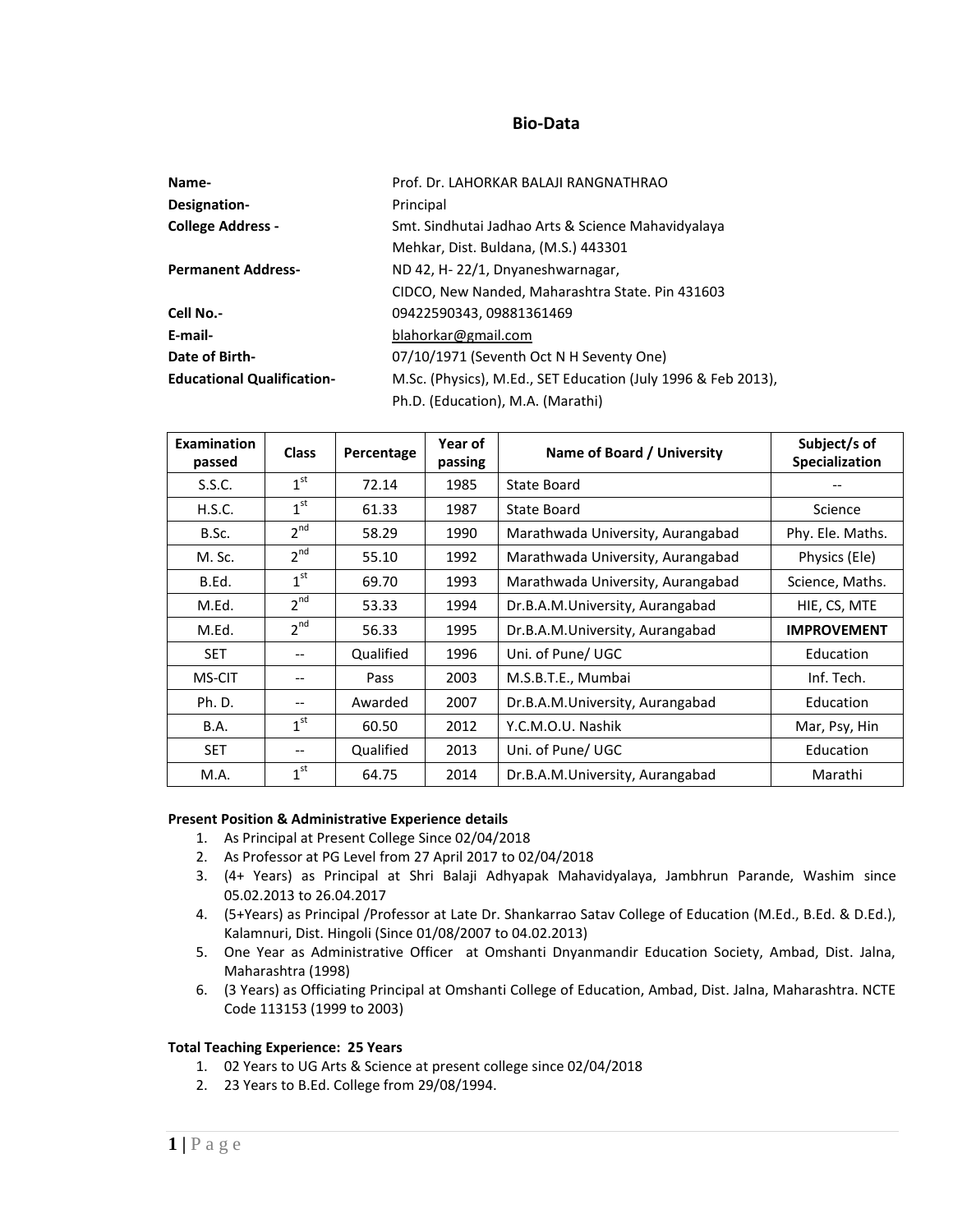- 3. 6.5 years to M.Ed. Students as Principal/Professor at Present College & Late Dr. Shankarrao Satav College of Education (M.Ed., B.Ed. & D.Ed.), Kalamnuri, Dist. Hingoli (Since 01/08/2007 to 04.02.2013).
- 4. 10.5 Years to D.Ed. (05 Years i.e. From 1994 to 1999 as Visiting Lecturer for Educational Psychology, atOmshanti Junior College of Education, Ambad, Dist. Jalna, Maharashtra. NCTE Code 112035. & as Principal From 01.08.2007 to 04.02.2013 at present College)
- 5. Director & Counselor to Yashwantrao Chavan Maharashtra Open University, Nasik for the Courses B.A., B.Com., B.Ed., DSM, M A (Education), B A & M A Public Serviceat Shri Balaji Adhyapak Mahavidyalaya, Jambhrun Parande, Washim.
- 6. Director & Counselor, Study Center, Indira Gandhi National Open University for B.Ed. Course at Late Dr. Shankarrao Satav College of Education (M.Ed., B.Ed. & D.Ed.), Kalamnuri, Dist. Hingoli
- 7. Resource Person Training program arranged by DIET Jalna for the newly appointed untrained Primary Teachers in Jan-Feb 2005
- 8. As Invited Expert- Academic Staff College, Refresher Course, Dr. Babasaheb Ambedkar Marathwada University, Aurangabad, Sant Gadgebaba Amrawati University, Amrawati
- 9. As Invited Expert for second year P.G. students in Education at Research Methodology Workshop arranged at Indira College of Education, Vishnupuri, Nanded.
- 10. As an expert to deliver lecture at Faculty Development program at Shri Venkatesh College, Devulgaon Raja, Dist Buldana.
- 11. As an expert to deliver lecture at Faculty Development program at Sahayog College of Pharmacy, Vishnupuri, Nanded.
- 12. As an expert to deliver lecture at NSS Dept, Dr Babasaheb Ambedkar Marathwada University, Aurangabad

| Sr.            | <b>Designation</b> | Name of employer               | Date of Joining |         | Salary with      | <b>Reasons of</b> |
|----------------|--------------------|--------------------------------|-----------------|---------|------------------|-------------------|
| No.            |                    |                                | Joining         | Leaving | Grade            | leaving           |
| 1.             | Lecturer           | The Principal Omshanti College | 29.08.          | 31.07.  | In Vth pay Scale | To Join as        |
|                |                    | of Education Ambad Dist Jalna  | 1994            | 2007    | 12000-420-       | Principal at      |
|                |                    |                                |                 |         | 18500            | Satav College     |
| 2.             | Principal          | The Secretary, Priyadarshini   | 01.08.          | 04.02.  | In Vth Pay Scale | To Join as        |
|                | (BEd, MEd          | Seva Sanstha's Late Dr         | 2007            | 2013    | 16400-450-       | Principal at      |
|                | & D Ed)            | Shankarrao Satav College of    |                 |         | 22400            | Balaji College    |
|                |                    | Education Kalamnuri Dt.Hingoli |                 |         |                  |                   |
| 3.             | Principal          | The Secretary, Shri Balaji     | 05.02.          | 26.04.  | In the pay band  | To Join as        |
|                |                    | Adhyapak Mahavidyalaya,        | 2013            | 2017    | Rs.37400-67000   | Professor at      |
|                |                    | Jambhrun (Parande) Washim      |                 |         | with AGP of Rs.  | Indira College    |
|                |                    |                                |                 |         | 10000            |                   |
| $\overline{4}$ | Professor          | The Principal, Sahayog         | 27.04.          | 02.04.  | In the pay band  | To Join as        |
|                |                    | Sevabhavi Sanstha's Indira     | 2017            | 2018    | Rs.37400-67000   | Principal at      |
|                |                    | College of Education,          |                 |         | with AGP of Rs.  | Mehkar College    |
|                |                    | Vishnupuri, Nanded             |                 |         | 10000            |                   |
| 5              | Principal          | The Secretary, Dharmveer       | 02.04.          | Till    | In Academic      | ---               |
|                |                    | Diliprao Rahate Shikshan Va    | 2018            | Today   | Level 13A        |                   |
|                |                    | Bahuuddeshiya Sanstha's Smt.   |                 |         |                  |                   |
|                |                    | Sindhutai Jadhao Arts &        |                 |         |                  |                   |
|                |                    | Science Mahavidyalaya          |                 |         |                  |                   |
|                |                    | Mehkar, Dt Buldana             |                 |         |                  |                   |

## **Appointment details:**

#### **Subjects Taught**

- 1. M.Ed.-Advanced Educational Psychology, Research Methodology, Teacher Education.
- 2. B.Ed. -Development of Learner and Teaching Learning Process, Science, Maths Methodology.
- 3. D.Ed. -Educational Psychology, Action Research, Mathematics.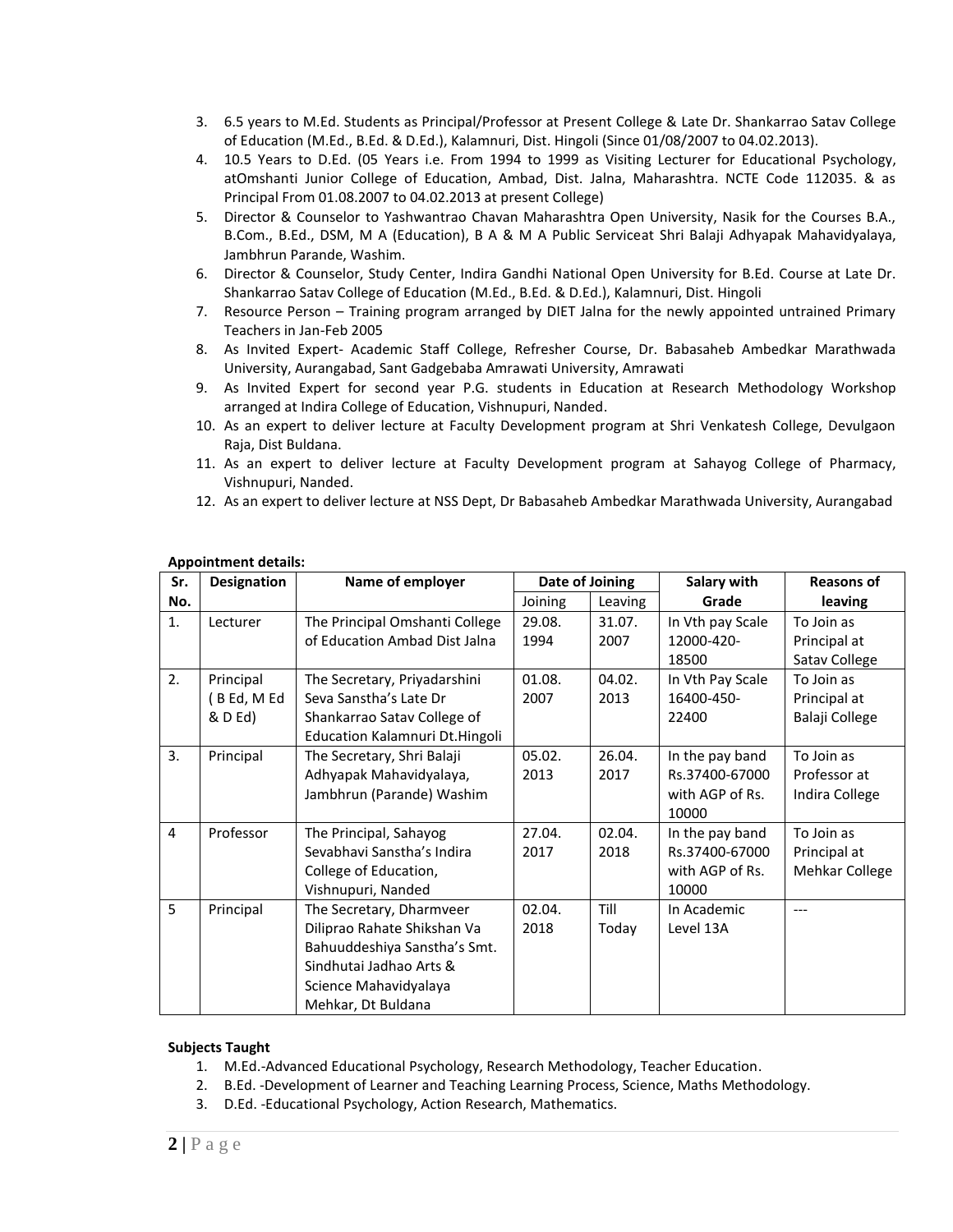- 4. M.A.(Education)- Research Methodology.
- 5. B.A. & B.Sc. Environmental Studies.

## **Topic of Ph.D. Thesis**

"A Critical study of the factors arising due to profession that Stimulate or Block the All-round development of the Children of the Primary Teacher Mother of Jalna District" –

Under the Guidance of: Hon. Dr. Ganesh V Shetkar, Ex-Dean Faculty of Education, Dr. Babasaheb Ambedkar Marathwada University, Aurangabad.

#### **Research Guidance:**

- **Recognised Ph.D**. Guide of Faculty of Education, Swami Ramanand Teerth Marathwada University, Nanded. &Dr Babasaheb Ambedkar Marathwada University, Aurangabad.**Ph.D. Awarded- 02**: 1) Dr.Kiran Kamble (SRTMU Nanded), 2) Dr. Dinesh Ingle (BAMU Aurangabad); 3) Dr. Savita Lokhande (BAMU Aurangabad); **Candidates registered**-08
- M.Ed. Research Guidance: Students at Late Dr. Shankarrao Satav College of Education (M.Ed., B.Ed. & D.Ed.), Kalamnuri, Dist. Hingoli (42 Candidates)
- M.A. Education Research Guidance: Students at YCMOU Study center at present College.

| Sr.<br>No.     | Title with page nos./<br>Chapter with page no.                       | <b>Book Title,</b><br>editor &<br>publisher             | <b>Publication</b><br>International<br>/ National/<br>Local | ISSN/<br><b>ISBN No.</b> |
|----------------|----------------------------------------------------------------------|---------------------------------------------------------|-------------------------------------------------------------|--------------------------|
| 1              | Adhyayan Adhyapanache Manas-<br>shastra (Pages 153)                  | Vishwa Prakashan<br>Aurangabad,                         | Local                                                       | ISBN 978-93-80039-04-6   |
| $\overline{2}$ | <b>Educational Psychology (The</b><br>Great Psychologists) Pages-169 | <b>Aditya Publications</b><br>Nanded,                   | National                                                    | ISBN 978-9380899-01-5    |
| 3              | Mathematics Method-ology<br>(Pages-240)                              | <b>Aditya Publications</b><br>Nanded,                   | National                                                    | ISBN 81-904083-9-5       |
| 4              | Science Education (Pages-144)                                        | Insight Publications,<br>Nashik                         | National                                                    | ISBN 978-93-81354-14-8   |
| 5              | History & Methodology of Mathe-<br>matics (Pages-256)                | Insight Publications,<br><b>Nashik</b>                  | National                                                    | ISBN 978-93-81354-37-7   |
| 6              | New Trends in Teaching &<br>Learning                                 | Ishika Publishing House,<br>Jaipur                      | National                                                    | ISBN 9789385302404       |
| 7              | Advanced Educational Psychology                                      | International Rese-arch<br>Publi-cation Hou se<br>Delhi | National                                                    | ISBN 9789386138590       |

#### **Books Published:**

#### **Articles & Research Papers Published in UGC listed Journals**

| Sr<br>No | Title with page No.s                                                                           | Journal                                 | ISSN/<br><b>ISBN No.</b> | peer<br>reviewed<br>Impact<br>Factor | No.<br>of co<br>authors | Main<br>author | Remark                        |
|----------|------------------------------------------------------------------------------------------------|-----------------------------------------|--------------------------|--------------------------------------|-------------------------|----------------|-------------------------------|
|          | Madhyamik Staravaril<br>vidyarthyanchya sanganak<br>hatalnyatil samsya v upay (Page<br>No.165) | Hi-Tech Research<br>Analysis - Feb 2011 | 2231-6671                | Yes                                  | NA                      | Yes            | <b>UGC</b><br>SI.No.<br>63446 |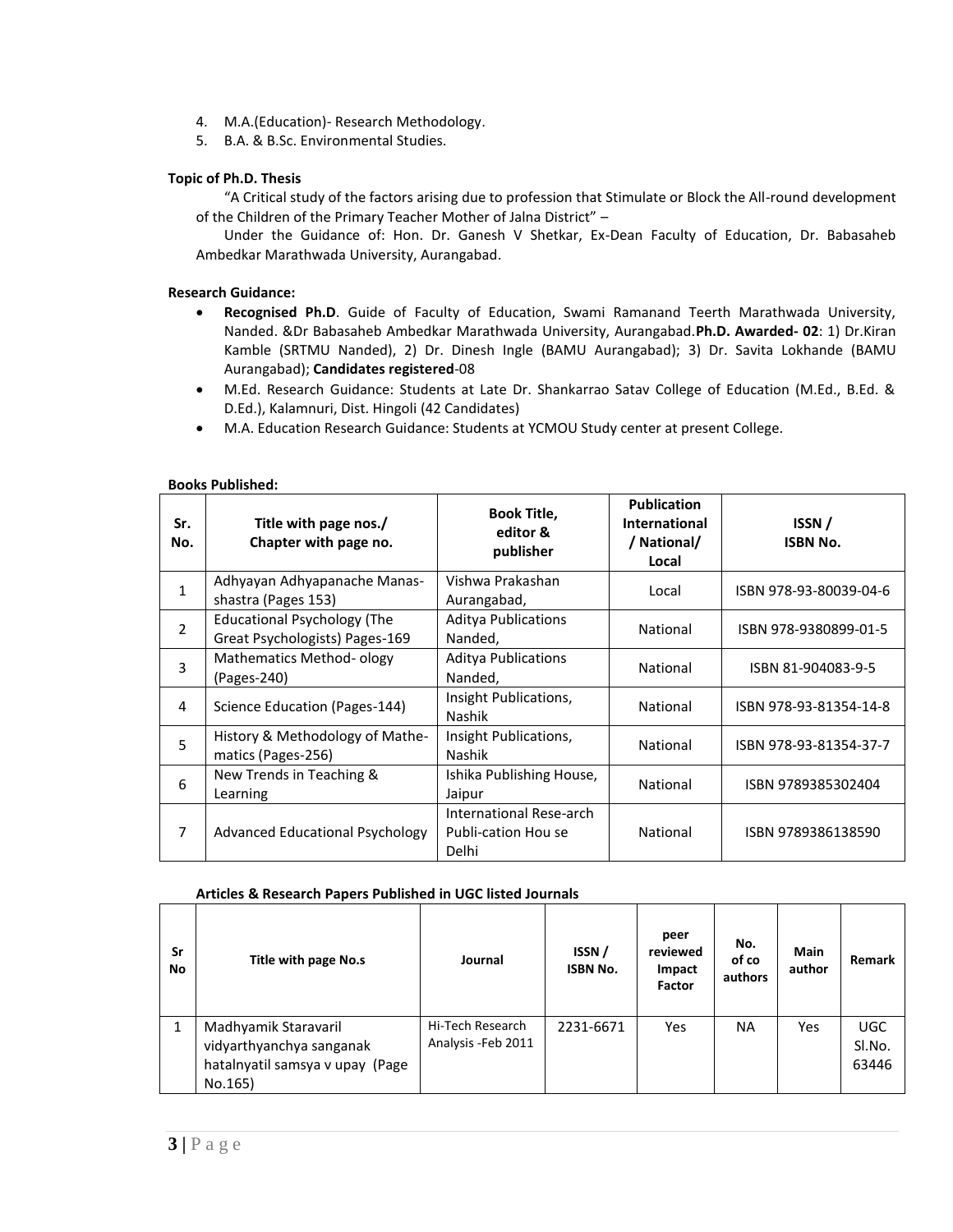| $\overline{2}$ | Importance of Motivation in<br><b>Teaching-Learning Process</b><br>(Page No.20)                                            | Hi-Tech Research<br>Analysis-Aug 2011                            | 2231-6671 | Yes             | <b>NA</b> | Yes | <b>UGC</b><br>Sl.No.<br>63446 |
|----------------|----------------------------------------------------------------------------------------------------------------------------|------------------------------------------------------------------|-----------|-----------------|-----------|-----|-------------------------------|
| $\overline{3}$ | The Anger Problems & Its<br>remedy (Page No.14)                                                                            | Hi-Tech Research<br>Analysis-Aug 2011                            | 2231-6671 | Yes             | <b>NA</b> | Yes | <b>UGC</b><br>Sl.No.<br>63446 |
| 4              | Behavioral Psychology: Impact<br>of Classical Conditioning (Page<br>No.30)                                                 | Universal Research<br>Analysis-Aug 2011                          | 2229-4406 | Yes             | <b>NA</b> | Yes | <b>UGC</b><br>Sl.No.<br>63391 |
| 5              | Paryavaran Sarankshan ha<br>Gabhabhut Ghatak rujvinyat<br>yenarya samsyancha shodh v<br>upay yojna (Page No.81)            | New International<br>Emergent<br>Research journal<br>Feb 2012    | 2393-834X | Yes             | <b>NA</b> | Yes | <b>UGC</b><br>Sl.No.<br>63613 |
| 6              | <b>Effective Way to Practice Group</b><br>Discussion- a useful format of<br>Teaching (Page No.42)                          | Universal Research<br>Analysis-March<br>2012                     | 2229-4406 | Yes             | <b>NA</b> | Yes | <b>UGC</b><br>Sl.No.<br>63391 |
| $\overline{7}$ | <b>Teaching Multiple Literacy</b><br>beyond Traditional Literacy<br>(Page No.11)                                           | Universal Research<br>Analysis-March<br>2012                     | 2229-4406 | Yes             | <b>NA</b> | Yes | <b>UGC</b><br>Sl.No.<br>63391 |
| 8              | Demonstration Method of<br>Teaching Science (Page No.01)                                                                   | Social Growth<br>May-2012                                        | 2229-6190 | Yes, IF<br>2.03 | <b>NA</b> | Yes | UGC SI.<br>No.<br>48968       |
| 9              | <b>Teaching Guidelines for New</b><br>Teacher (Page No.42)                                                                 | Social Growth<br>May-2012                                        | 2229-6190 | Yes, IF<br>2.03 | <b>NA</b> | Yes | UGC SI.<br>No.<br>48968       |
| 10             | Uchcha Prathamik Staravaril<br>Vidnyan Adhyapanatil<br>Samsyancha Abhyas (Page<br>No.203)                                  | Hi-Tech Research<br>Analysis-Aug 2012                            | 2231-6671 | Yes             | <b>NA</b> | Yes | <b>UGC</b><br>Sl.No.<br>63446 |
| 11             | Madhyamik shaletil<br>vidhyarthyakadun Paryavaran<br>Sanvardhanasathi kelya janarya<br>prayatnancha abhyas (Page<br>No.34) | Social Growth<br>Nov-2012                                        | 2229-6190 | Yes, IF<br>2.03 | <b>NA</b> | Yes | UGC SI.<br>No.<br>48968       |
| 12             | Perceptions of the IGNOU<br>Trainee Teachers about their<br>expectations for their students<br>(Page No.09)                | Social Growth<br>Nov-2012                                        | 2229-6190 | Yes, IF<br>2.03 | <b>NA</b> | Yes | UGC SI.<br>No.<br>48968       |
| 13             | Marathi Gramin Kaviteche<br>Swarup: Vishesh Sandarbh<br>Bahinabai Choudhari                                                | Hi-Tech Research<br>Analysis-Feb-2014                            | 2231-6671 | Yes             | <b>NA</b> | Yes | UGC<br>Sl.No.<br>63446        |
| 14             | Natak Adhunik Prayogshil<br>Vanmaya: Swaroop Va Ghatak<br>(Page No.38)                                                     | New International<br>Reliable Research<br>Journal May 2014       | 2320-9410 | Yes             | <b>NA</b> | Yes | UGC<br>Sl.No.<br>63613        |
| 15             | Vishesh Balkanchya Shaikshanik<br>Vikasat Shikshak Ani Palkachi<br><b>Bhumika</b>                                          | New International<br>Reliable Research<br>Journal June 2014      | 2320-9410 | Yes             | One       | Yes | UGC<br>Sl.No.<br>63613        |
| 16             | Balkachya Vikasachi<br>Kishoravastha Ani Tyanchya<br>samor Nirman Honarya Samsya                                           | New International<br>Reliable Research<br>Journal August<br>2014 | 2320-9410 | Yes             | One       | Yes | <b>UGC</b><br>Sl.No.<br>63613 |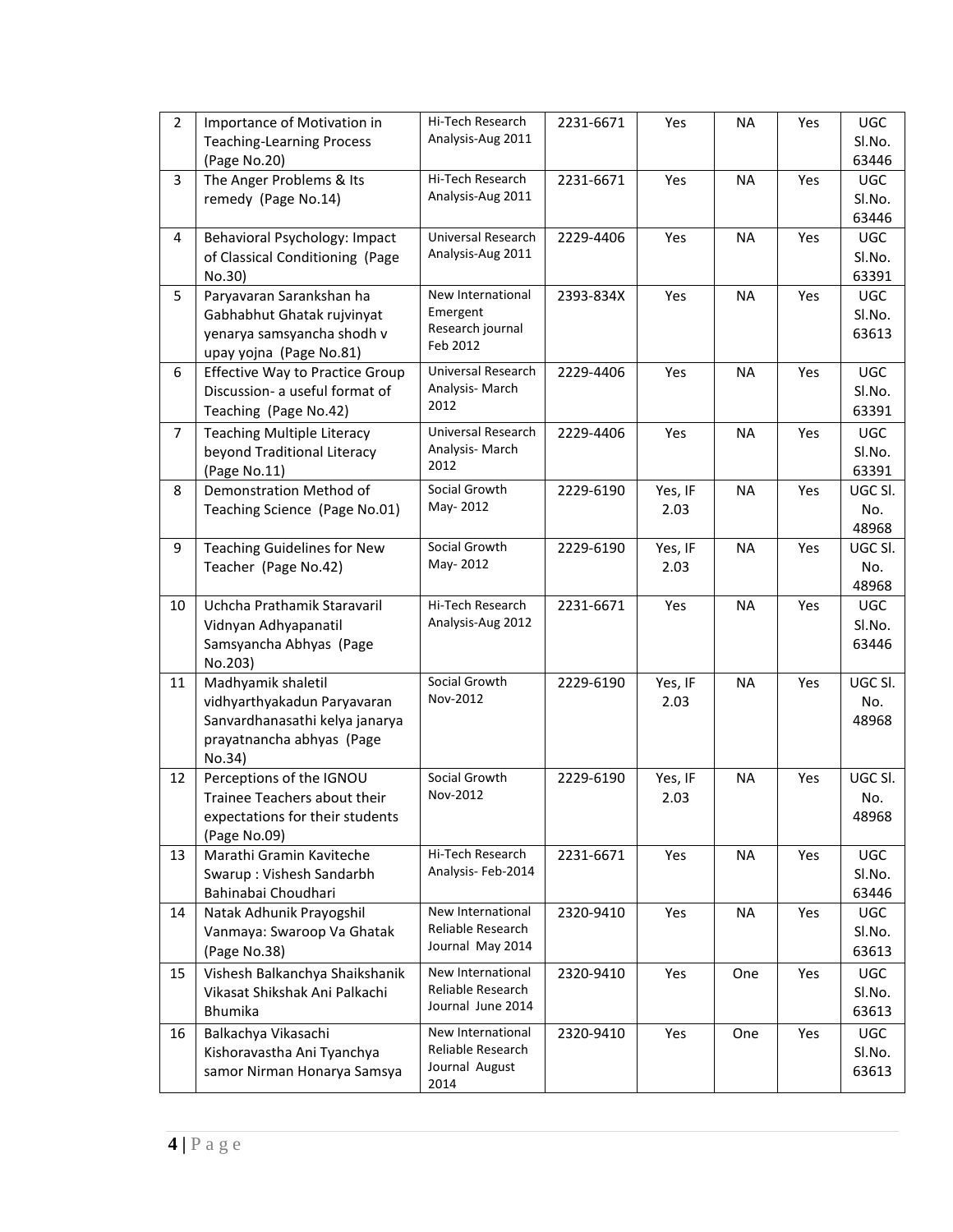| 17 | Shikane Ani Shikavine                                                                                                                                          | New International<br>Reliable Research<br>Journal August<br>2014 | 2320-9410 | Yes             | One       | Yes | <b>UGC</b><br>SI.No.<br>63613 |
|----|----------------------------------------------------------------------------------------------------------------------------------------------------------------|------------------------------------------------------------------|-----------|-----------------|-----------|-----|-------------------------------|
| 18 | Vishesh Garja Asnarya Apang v<br>Matimand Vidyarthyana<br>Samanya Vidyarthyabarobar<br>Adhyayan Kartana Shikshana<br>Yenarya Samsyancha Abhyas<br>(Page No.38) | New International<br>Reliable Research<br>Journal April 2016     | 2320-9410 | Yes,<br>IF0.186 | <b>NA</b> | Yes | <b>UGC</b><br>SI.No.<br>63613 |
| 19 | Ways to implement Skinner's<br>theories in Classroom (Page<br>No.57)                                                                                           | New International<br>Reliable Research<br>Journal May 2016       | 2320-9410 | Yes,<br>IF0.186 | <b>NA</b> | Yes | <b>UGC</b><br>Sl.No.<br>63613 |
| 20 | The ways of Maintaining<br>discipline in the classroom<br>(Page No.40)                                                                                         | New International<br>Reliable Research<br>Journal June 2016      | 2320-9410 | Yes,<br>IF0.186 | <b>NA</b> | Yes | <b>UGC</b><br>SI.No.<br>63613 |
| 21 | Role of Parents in all round<br>development of their Children<br>(Page No.43)                                                                                  | New International<br>Reliable Research<br>Journal July 2016      | 2320-9410 | Yes,<br>IF0.186 | <b>NA</b> | Yes | <b>UGC</b><br>SI.No.<br>63613 |
| 22 | Emotional Intelligence: The<br>'Handling Relationships' Score of<br>the Student-Teachers of College<br>of Education (Page NO. 26)                              | New International<br>Reliable Research<br>Journal Aug 2016       | 2320-9410 | Yes,<br>IF0.186 | <b>NA</b> | Yes | <b>UGC</b><br>Sl.No.<br>63613 |
| 23 | <b>Measurement of Emotional</b><br>Intelligence factor-EMPATHY of<br>the Student-Teachers of College<br>of Education (Page No. 43)                             | New International<br>Reliable Research<br>Journal Sep 2016       | 2320-9410 | Yes,<br>IF0.186 | <b>NA</b> | Yes | <b>UGC</b><br>Sl.No.<br>63613 |
| 24 | Measurement of 'Self<br>Motivation Level' the factor of EI<br>of the Student-Teachers of<br>College of Education (Page No.<br>41)                              | New International<br>Reliable Research<br>Journal Oct 2016       | 2320-9410 | Yes,<br>IF0.186 | <b>NA</b> | Yes | <b>UGC</b><br>Sl.No.<br>63613 |
| 25 | Emotion management of the<br>Student-Teachers of College of<br>Education (Page No. 30)                                                                         | New International<br>Reliable Research<br>Journal Nov 2016       | 2320-9410 | Yes,<br>IF0.186 | <b>NA</b> | Yes | <b>UGC</b><br>SI.No.<br>63613 |
| 26 | Emotional Intelligence:<br>Measurement of Self awareness<br>of the Student Teachers of<br><b>College of Education (Page</b><br>No.09)                          | New International<br>Reliable Research<br>Journal Dec 2016       | 2320-9410 | Yes,<br>IF0.186 | <b>NA</b> | Yes | UGC<br>Sl.No.<br>63613        |

# **Research Papers publication: (Journals having ISSN/ ISBN but not Listed in UGC Journals List)**

| Sr<br>No | Title with page No.s                              | Journal                   | ISSN/<br><b>ISBN No.</b> | peer<br>reviewed<br>Impact<br>Factor | authors | main<br>author |
|----------|---------------------------------------------------|---------------------------|--------------------------|--------------------------------------|---------|----------------|
|          | Qualities for good administration<br>(Page No.26) | Shikshan Tarang July-2010 | 0976-0636                | No                                   |         | Yes            |
| 2        | Writing Research Paper (Page<br>No.35)            | Shikshan Tarang Aug-2010  | 0976-0636                | No                                   | 1       | <b>No</b>      |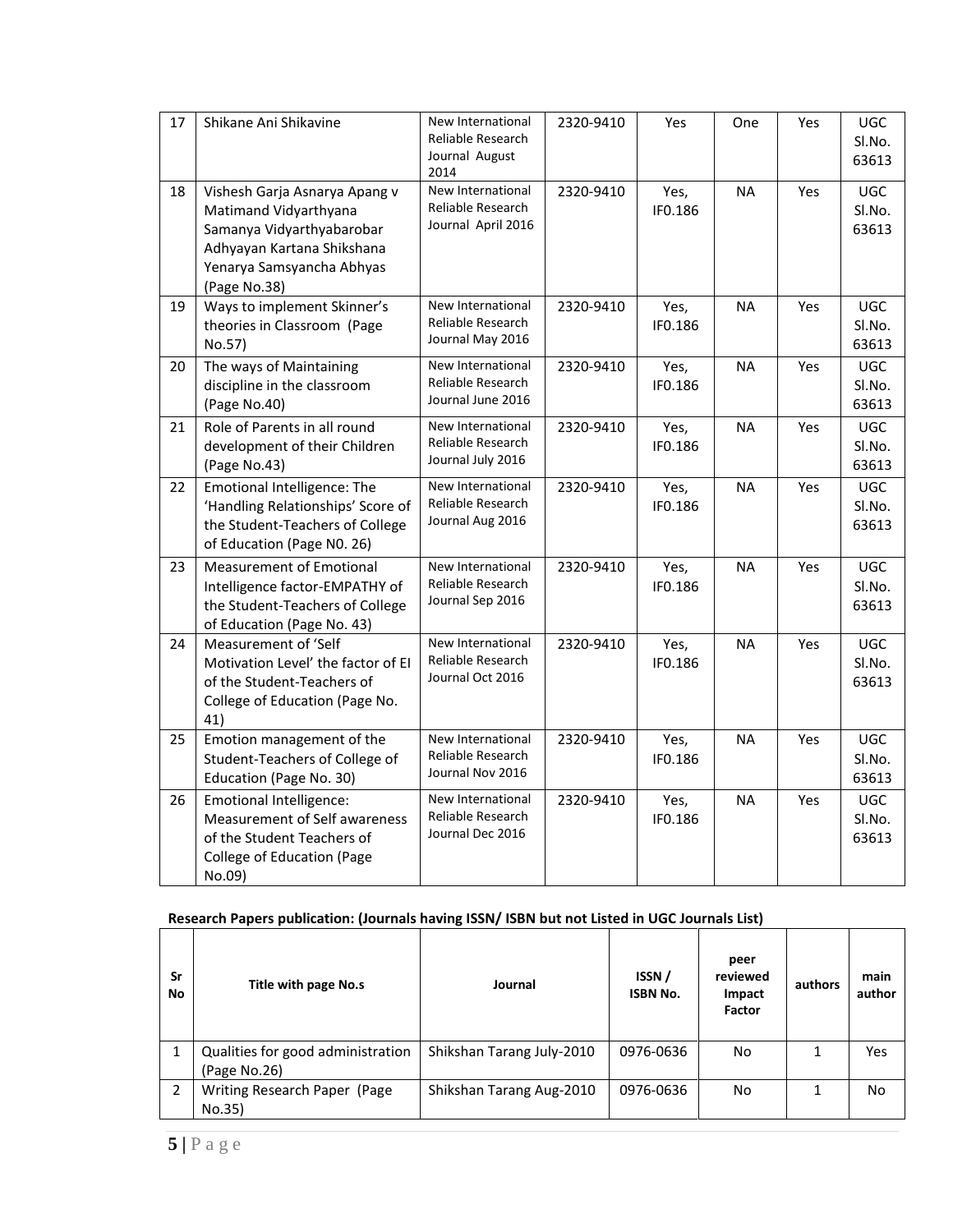| $\overline{3}$ | ICT impact on learning outcomes<br>:A study (Page No.83)                                                              | Shikshan Tarang Sep-2010                                                                                                                  | 0976-0636                 | No                | 1            | Yes |
|----------------|-----------------------------------------------------------------------------------------------------------------------|-------------------------------------------------------------------------------------------------------------------------------------------|---------------------------|-------------------|--------------|-----|
| 4              | Multiple Intelligence (Page<br>No.22)                                                                                 | Shikshak Mitra May-2011                                                                                                                   | 2230-8989                 | No                | 1            | No  |
| 5              | Life skills (Page No.45)                                                                                              | Vision Research Review<br>June-2011                                                                                                       | 2250-169X                 | Yes               | <b>NA</b>    | Yes |
| 6              | Teaching & Learning through<br>Multiple Intelligence (Page<br>No.29)                                                  | Shikshan Tarang July-2011                                                                                                                 | 0976-0636                 | No                | $\mathbf{1}$ | Yes |
| $\overline{7}$ | <b>Personality Development: Ways</b><br>of Success in Public Speech<br>(Page No.46)                                   | <b>Vision Research Review</b><br>July-2011                                                                                                | 2250-169X                 | Yes               | <b>NA</b>    | Yes |
| 8              | Dr Babasaheb Ambedkar:<br>Architect of Modern India (Page<br>No.30)                                                   | <b>Interlink Research Analysis</b><br>July-2011                                                                                           | 0976-0377                 | Yes               | <b>NA</b>    | Yes |
| 9              | Kumaravasthetil mulamulinchya<br>garaja v samasya- Bharyatiya<br>Kumaranchya drishtane vishesh<br>abhyas (Page No.68) | <b>Global Educational Vision -</b><br>Jan 2012                                                                                            | 2277-3762                 | No                | <b>NA</b>    | Yes |
| 10             | Adhyapak Shikshan Koushalonka<br>Prashikshan (Page No.79)                                                             | <b>Global Educational Vision-</b><br>Jan 2012                                                                                             | 2277-3762                 | No                | 1            | No  |
| 11             | School Violence: Who should<br>deal with? (Page No.17)                                                                | Anusandhitsu April-2011                                                                                                                   | 2249-4952                 | <b>No</b>         | <b>NA</b>    | Yes |
| 12             | Jagtikikaran Ani Shikshanapudhil<br>Avhane (Page No.122)                                                              | World's Genius April-2012                                                                                                                 | 2277-8381                 | No                | <b>NA</b>    | Yes |
| 13             | Intellectual Development -<br>qualitative aspects of mind<br>(Page No.65)                                             | Interlink Research<br>Analysis- Jan 2012                                                                                                  | 0976-0377                 | Yes               | <b>NA</b>    | Yes |
| 14             | Women Empowerment & Moral<br>Loss (Page No.34)                                                                        | Shikshan Sanvedan March-<br>2012                                                                                                          | 2248-972X                 | No                | 1            | No  |
| 15             | Effect of adoption of<br>motivational factors on students<br>learning (Page No.21)                                    | Shikshan Sanvedan April-<br>2012                                                                                                          | 2248-972X                 | No                | <b>NA</b>    | Yes |
| 16             | E-learning - a new trend in<br>education: basic need (Online)                                                         | <b>Global Online Electronic</b><br>International<br>Interdisciplinary Research<br>Journal-May 2012                                        | 2278-5639                 | No                | <b>NA</b>    | Yes |
| 17             | Role of technology in promoting<br>higher order thinking skills (Page<br>No.08)                                       | Shikshan Sanvedan Sep-<br>2012                                                                                                            | 2248-972X                 | <b>No</b>         | $\mathbf{1}$ | No  |
| 18             | Mulyanchi Rujavnuk: Ek<br>Rashtriya Samajik Garaj (Page<br>No.194)                                                    | Interlink Research<br>Analysis- Ju;y 2012                                                                                                 | 0976-0377                 | Yes<br>IF<br>2.06 | <b>NA</b>    | Yes |
| 19             | The Educational Philosophy of<br>Mahatma Gandhi (Page No.19)                                                          | <b>Interlink Research</b><br>Analysis- Jan 2013                                                                                           | 0976-0377                 | IF<br>Yes<br>2.06 | <b>NA</b>    | Yes |
| 20             | <b>Issues before Teacher Education</b><br>with reference to essential<br>aspects of curriculum (Page No.<br>374)      | <b>International Conference</b><br>on Current Issues in<br><b>Education &amp; Social</b><br>Sciences on 25th & 26th<br>May 2013-SOUVENIER | 978-93-<br>80039-06-<br>0 | Yes               | $\mathbf{1}$ | Yes |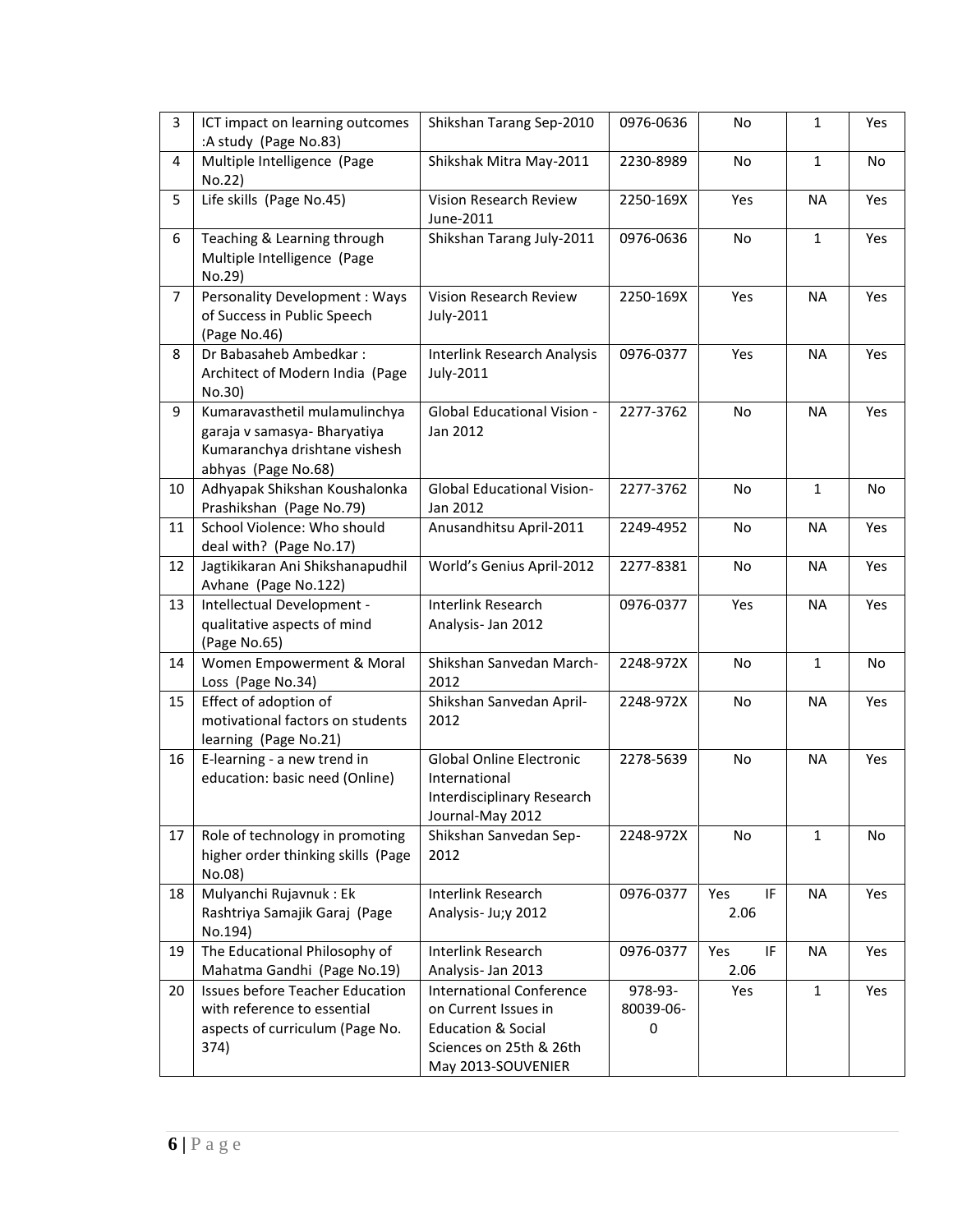| 21 | Gangakhed Shaharatil Prathmik<br>Shaletil Iyatta 8 Chya<br>Vidyarthyanchya Vartanvishyak                                                       | <b>International Conference</b><br>on Current Issues in<br><b>Education &amp; Social</b>                                                           | 978-93-<br>80039-06-<br>0 | Yes             | $\mathbf{1}$ | Yes |
|----|------------------------------------------------------------------------------------------------------------------------------------------------|----------------------------------------------------------------------------------------------------------------------------------------------------|---------------------------|-----------------|--------------|-----|
|    | Vikasache Mulyankan Ek Abhyas<br>(Page No. 376)                                                                                                | Sciences on 25th & 26th<br>May 2013-SOUVENIER                                                                                                      |                           |                 |              |     |
| 22 | Shikshan Kshetrat<br>Mulyashikshanache AdarshSthan<br>(Page No. 378)                                                                           | <b>International Conference</b><br>on Current Issues in<br><b>Education &amp; Social</b><br>Sciences on 25th & 26th<br>May 2013-SOUVENIER          | 978-93-<br>80039-06-<br>0 | Yes             | $\mathbf{1}$ | Yes |
| 23 | Current Issues in Education &<br>Social Sciences (Page No. 380)                                                                                | <b>International Conference</b><br>on Current Issues in<br><b>Education &amp; Social</b><br>Sciences on 25th & 26th<br>May 2013-SOUVENIER          | 978-93-<br>80039-06-<br>0 | Yes             | $\mathbf{1}$ | Yes |
| 24 | Bhartatil Loksahityache Sankalan<br>va Sanshodhan: Ek Adhava<br>(Page No.71)                                                                   | Vision Research Review<br>Dec2013                                                                                                                  | 2250-169X                 | Yes             | <b>NA</b>    | Yes |
| 25 | Anuwad: Bhinn<br>Bhashakamadhyae<br>Sampreshnacha Mahatwacha<br>Dua (Page No.67)                                                               | Indo Asian Philosopher<br>April 2014                                                                                                               | 2348-5825                 | No              | <b>NA</b>    | Yes |
| 26 | Parbhani Shaharatil Madhyamik<br>Shaletil Shikshakanche Bhavnik<br>gun: Ek Abhyas (Page No. 192)                                               | <b>Current Issues in Education</b><br>& Social Sciences on 9th &<br>10th May 2015-<br>SOUVENIER                                                    | 978-93-<br>80039-09-<br>1 | Yes             | $\mathbf{1}$ | Yes |
| 27 | A study of awareness of the<br>male students studying at under<br>graduate level regarding the<br>environmental crisis                         | New International<br>Valueable Research<br>Journal Nov 2018                                                                                        | 2350-1391                 |                 | <b>NA</b>    | Yes |
| 28 | A Comparative study of<br>awareness of the female & male<br>students studying at under<br>graduate level regarding the<br>environmental crisis | IRFA Research Journey<br>Mar 2019<br>(Globalisation:Challenges<br>and Opportunities for<br>India)                                                  | 2348-7143                 | Yes<br>IF 6.261 | <b>NA</b>    | Yes |
| 29 | A study of awareness of the<br>Female students studying at<br>under graduate level regarding<br>the environmental crisis                       | IRFA Research Journey Apr<br>2019 (Cnot.Inno.in Lib.&<br>I.Sc., Soc Sci and Techn.<br>For Virtual World)                                           | 2348-7143                 | Yes<br>IF 6.261 | <b>NA</b>    | Yes |
| 30 | <b>General Environmental</b><br>Awareness Study of Degree<br>College Students studying<br><b>Biological Science Subjects</b>                   |                                                                                                                                                    |                           | Yes<br>IF 5.682 | <b>NA</b>    | Yes |
| 31 | <b>General Environmental</b><br>Awareness Study of Degree<br><b>College Students studying</b><br>Physical Science Subjects (Page<br>No. 38-40) | <b>Multidisciplinary National</b><br>Conference On<br>"Accountability, Performance<br>& Challenges of Educational<br>Institutions" On, Dt.22-09-19 | 2394-8426                 | Yes<br>IF 5.682 | <b>NA</b>    | Yes |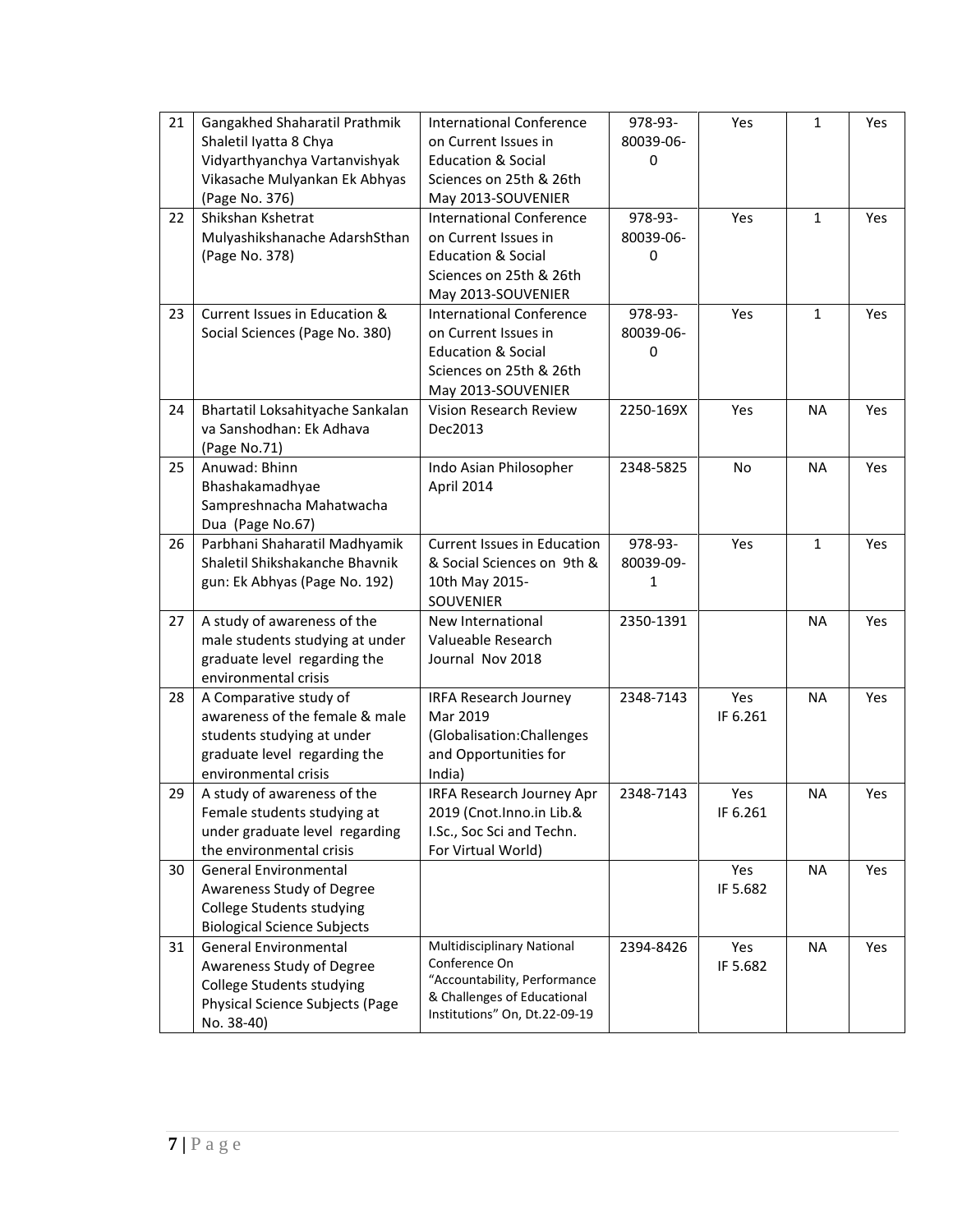| 32 I | A Comparative Study of General |  | Yes      | <b>NA</b> | Yes |
|------|--------------------------------|--|----------|-----------|-----|
|      | Environmental Awareness of     |  | IF 5.682 |           |     |
|      | Degree College Students        |  |          |           |     |
|      | studying Biological & Physical |  |          |           |     |
|      | Science Subjects               |  |          |           |     |

## **Representation in University Authority:**

## **1. Swami Ramanand Teerth Marathwada University, Nanded**

- a. **Chairman** Board of Studies in Educational Methods, Faculty of Education,
- b. Member- Academic Council,
- c. Member- 32(5) Committee,
- d. Member- Research & Recognision Committee,
- e. Member- BUTR,
- f. Member- 32(6)A Committee,
- g. Member- Ad-hoc Board for School of Education,
- h. Member, Board of studies in Education Nominated by Standing Committee (2007) & Elected unopposed (2012).
- 2. **Shivaji University, Kolhapur:** Member, Board of studies in Education, Co-opted (2011)

# 3. **Dr Babasaheb Ambedkar Marathwada University, Aurangabad**

- a. Member, Board of studies in Educational Psychology of Dr Babasaheb Ambedkar Marathwada University, Aurangabad Elected (2005) & Co-opted ( 2011)
- b. Member, Faculty of Education of Elected unopposed (2005)

## **Seminar & Workshops**

# **International Level**

- 1. Participated &**Presented Paper** in the World Conference on Teacher Education for Excellence held at Aurangabad (Maharashtra)India on 8-10 May 1999
- 2. Participated in International Conference on "Roll of Higher Educational Institute In Universalisation of Elementary Education (SSA)'' at Veermata Jijabai Technological Institute (VJTI) Matunga, Mumbai on 20- 22 Dec, 2007.
- 3. Participated in International Conference on Current Issues in Education & Social Sciences organized by Dept & Faculty of Education, Dr Babasaheb Ambedkar Marathwada University, Aurangabad on  $25^{th}$ &  $26^{th}$ May 2013. Papers Presented
	- 1) Issues before Teacher Education with reference to Essential aspects of Curriculum,
	- 2) Vidyrthyachya Vartan Vishayak Vikasache Mulyankan-Ek Abhyas,
	- 3) Shikshankshetrat Mulyashikshanache Adarsh Sthan and
	- 4) Current Issues in Education & Social Science.
- 4. Participated & Presented Paper in the International Conference on Cost Consciousness, Sustainability, Governance & Development at Gaeddu College of Business Studies, GEDU, BHUTAN.
- 5. Participated in 2<sup>nd</sup> International Conference on Current Issues in Education & Social Sciences organized by Dept & Faculty of Education, Dr Babasaheb Ambedkar Marathwada University, Aurangabad on  $10^{th}$ &  $11^{th}$ May 2014. Papers Presented
	- 1) Right to education Act 2009: A review
	- 2) Cooperative & Collaborative Learning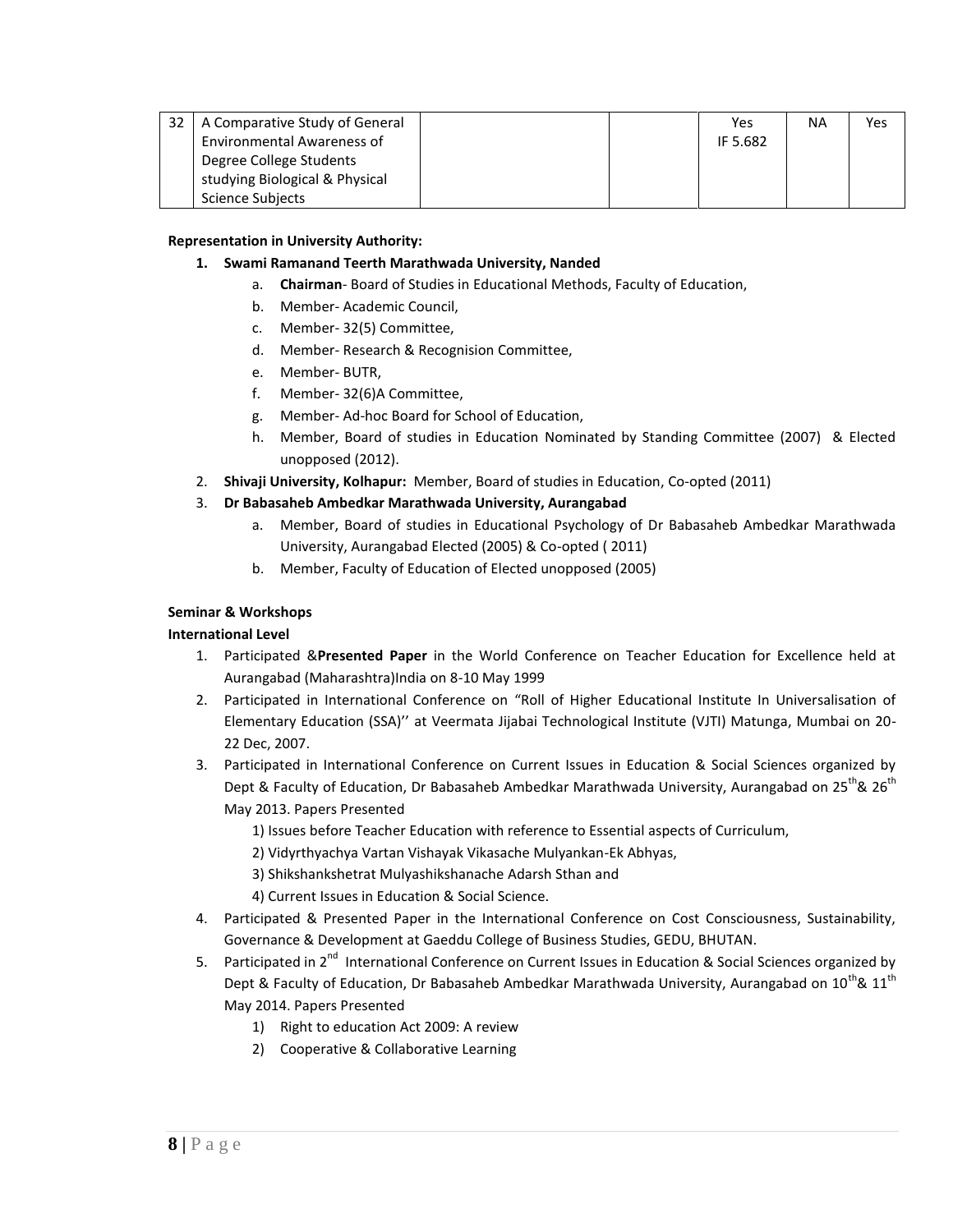6. Participated in 3rd International Conference on Current Issues in Education & Social Sciences organized by Dept & Faculty of Education, Dr Babasaheb Ambedkar Marathwada University, Aurangabad and Jayprakash Narayan College of Education, Aurangabad in May 2015. Papers Presented

# **National Level**

- 1. Seminar cum Workshop on "Performance Evaluation Assessment & Accreditation of colleges teacher Education" on  $1^{st}$  &  $2^{nd}$  Dec 2001 at Vidya Pratisthan's College of Education, Baramti, Pune organized by National Accreditation Council (NAAC) inc with Dept of Govt of Manasshastra .
- 2. Workshop on "A study of the Impact integration of Technology (ICT) on Teacher Education the quality of teacher" at Dept. of Education Jamiya Miliya, Delhi organized NationalAssessment & Accreditation Council (NAAC) & Intel leaded by Dr.K. Rama, Deputy Advisor NAAC on  $15^{th}$ &  $16^{th}$  Feb 2007.
- 3. National Seminar of "Innovative Practices to Improve the Quality Teacher Education" at Marathwada College of Education, Roza Baug, Aurangabad on  $10^{th}$ &  $11^{th}$  Mar 2007
- 4. UGC sponsored National Symposium on "Role of Administrative Staff in Enhancement of Quality Education & Research" at Shri Chhatrapati Shivaji College, Omerga, Dist Osmanabad (Maharashtra) Paper Presented:- How do I motivate my Team?
- 5. Participated in the National Conference on Higher Education, on 30<sup>th</sup> Sep 2010 at P.G. Department of Education, Kavikulaguru Kalidas Sanskrit University, Ramtek, Dist.Nagpur, Maharashtra. Paper Presented:- What one should remember (know) to become a Moral Educator?.
- 6. Actively participated in a National Workshop on Indian Education: Contemporary Crisis and Egalitarian Way Ahead jointly organized by Dr Babasaheb Ambedkar Chair & Studies Center & School of Educational Sciences, Swami Ramanand Teerth Marathwada University, Nanded on Monday, 19th August, 2013
- 7. Participated in UGC Sponsored National Level Seminar in The Current Issues & Challenges in Teacher Education organized by Kasturbai College of Education, Solapur on 24th and 25th Aug 2013. Presented paper: Shikshak Shikshkancya Vyavsayik Vikas Unchavanyasathi Bhavnik Paripakvatechi Avshyakata.

# **University & State Level**

- 1. Annual Conference of Dr Babasaheb Ambedkar Marathwada University Principal's Association at Badrinarayan Barwale Mahavidyalaya, Jalna on  $7^{th}$ &  $8^{th}$  Dec, 2002
- 2. Maharashtra State Secondary Teacher Educator's Association Conference on "Quality Enhancement of Teacher Education" at Sinhgad Technical Education Society's Smt Kashibai Navale College of Education & Training (B.Ed.) Kusgaon (Bk) Lonawala, Pune on 22 & 23 Dec 2007.
- 3. Workshop on Curriculum Development for Faculty of Education, Organised by Swami Ramanand Teerth Marathwada University & Abhinav College of Education, Latur on March 25-26, 2010
- 4. Participated in "SPSS FDP on Research and data analysis Using SPSS 18.0" Workshop at Department of Physical Education, University of Pune on October 22<sup>nd</sup> -23<sup>rd</sup>, 2010.
- 5. Participated in SGBAU Amravati B Ed Syllabus reconstruction Workshop at Shri Shivaji Shikshanshastra Mahavidyalaya Amravati on  $12^{th}$  April 2013.
- 6. Participated in the IOAC Awareness Workshop held at R A College Washim on  $25<sup>th</sup>$  March 2013 by Sant Gadge Baba Amravati University, Amravati.

# **Academic Staff college Courses Completed.**

- 1. Orientation Course: from 02.04.1997 to 30.04.1997 at Dr Babasaheb Ambedkar Marathwada University, Aurangabad
- 2. Refresher Course in Education: from 20.12.1999 to19. 10.2000 At Dr Babasaheb Ambedkar Marathwada University, Aurangabad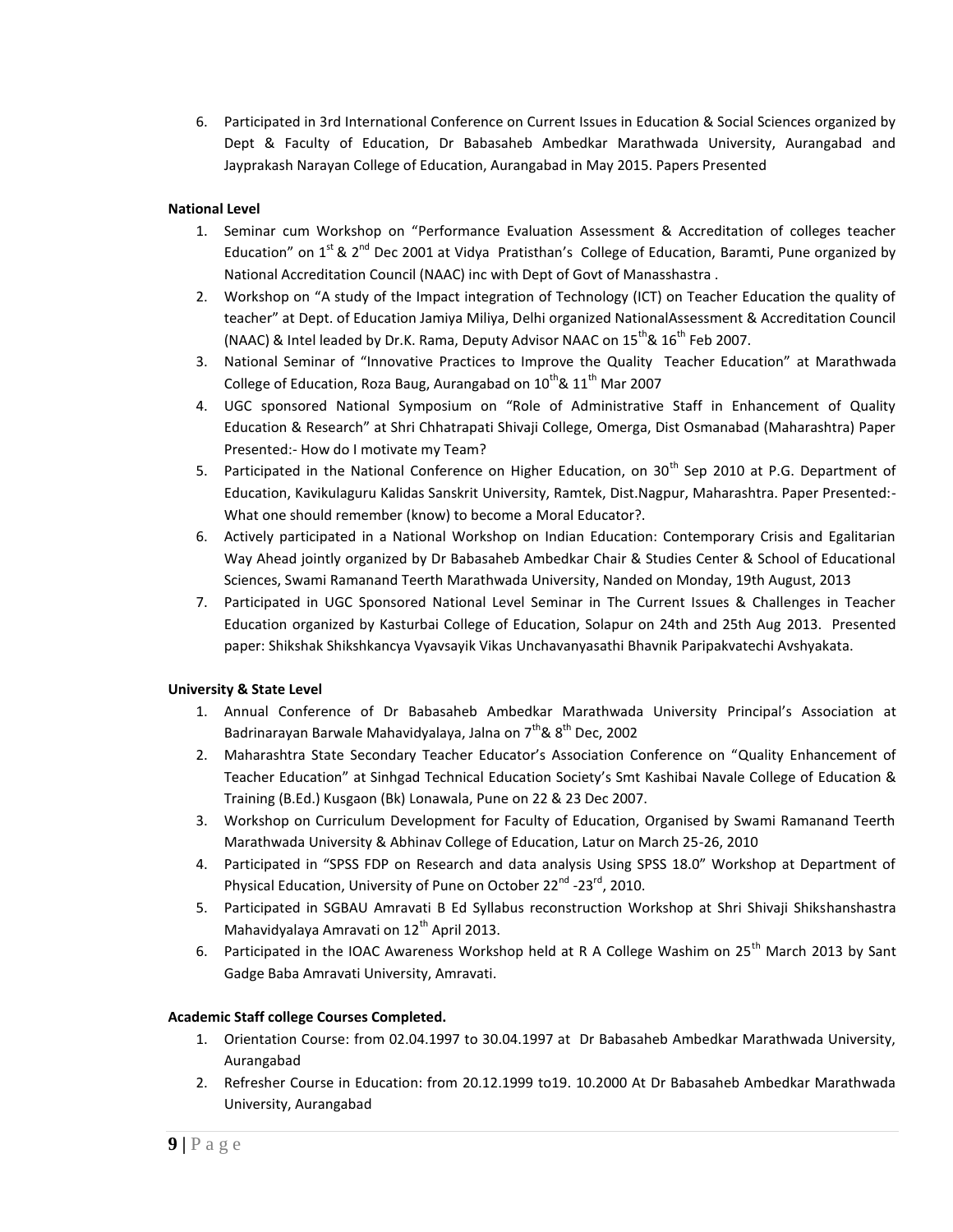3. Refresher Course in Education: from 29.03.2004 to 17.04.2004 in (A) Grade at Dr Babasaheb Ambedkar Marathwada University, Aurangabad

## **State Level Experience**

- 1. Asst Director, Nanded Region, Maharashtra Vinaanudan Adhyapak Mahavidhyalaya Sansthachalak Association, Pune
- 2. Member- CET Examiner Panel, B.Ed. & M.Ed. Maharashtra Vinaanudan Adhyapak Mahavidhyalaya Sansthachalak Association, Pune
- 3. Co-ordinator –Central Admission Process (B.Ed. & M.Ed.), Maharashtra Vinaanudan Adhyapak Mahavidhyalaya Sansthachalak Association, Pune Since 2006-07.
- 4. Member- Experts Committee of Hon'ble Pravesh Niyantran samiti, Bandra, Mumbai for Verification of admitted students in B.Ed.course for academic year 2006-07, 2007-08 & 2008-09

## **Other Experiences**

**Secretary,** TIDES, Association of Teachers for Interaction & Development in Educational Services. **Member,** Priyadarshini Nagari Sahakari Bank LTD Jalna.

#### **Since 1994 to 2007 in Dr Babasaheb Ambedkar Marathwada University, Aurangabad**

- As Chief Superintendent, Understudy for Examination center at Omshanti College of Education, Ambad Dist Jalna
- As Chairman for Examiners' Panel for B.ED. Practical & Oral Examinations
- As Chairman University Exam paper Setters' Panel for B.Ed.
- As Examiner & Moderator in CAP
- As Chairman College Affiliation Committee (CAC)
- As Member of Scrutiny Committee of Central B.ED. Admission process
- Chairman of B.ED. Admission Process at Omshanti College of Education, Ambad Dist Jalna for 2003.04
- Member of B.ED. Admission Process at Omshanti College of Education, Ambad Dist Jalna From 2004-05 to 2006-07
- Member Selection committee of Lecturers at at Omshanti College of Education, Ambad Dist Jalna

# **Since 2007 to 2013 in Swami Ramanand Teerth Marathwada University, Nanded**

- As Chairman for Examiners' Panel for B.ED. Practical & Oral Examinations
- As Chairman University Exam paper Setters' Panel for B.Ed. & M.Ed.
- Member M.Ed. Viva Voce Examination
- As Examiner & Moderator in CAP
- As Chairman College Affiliation Committee (CAC)
- Member Selection committee as VC Nominee & Subject Expert on Selection committee of Principal, Professor, Asso. Professor & Asst. Professor of Swami Ramanand Teerth Marathwada University, Nanded

#### **Since 2013 in Sant Gadge Baba Amravati University**

- As Member of Examiners' Panel for B.ED. Practical & Oral Examinations
- As Chairman LEC for College Affiliation Committee
- As Chairman on NOC committee for inspection of Colleges for No objection certificate to be issued by Govt. of Maharashtra, committee constructed by SGBA university.